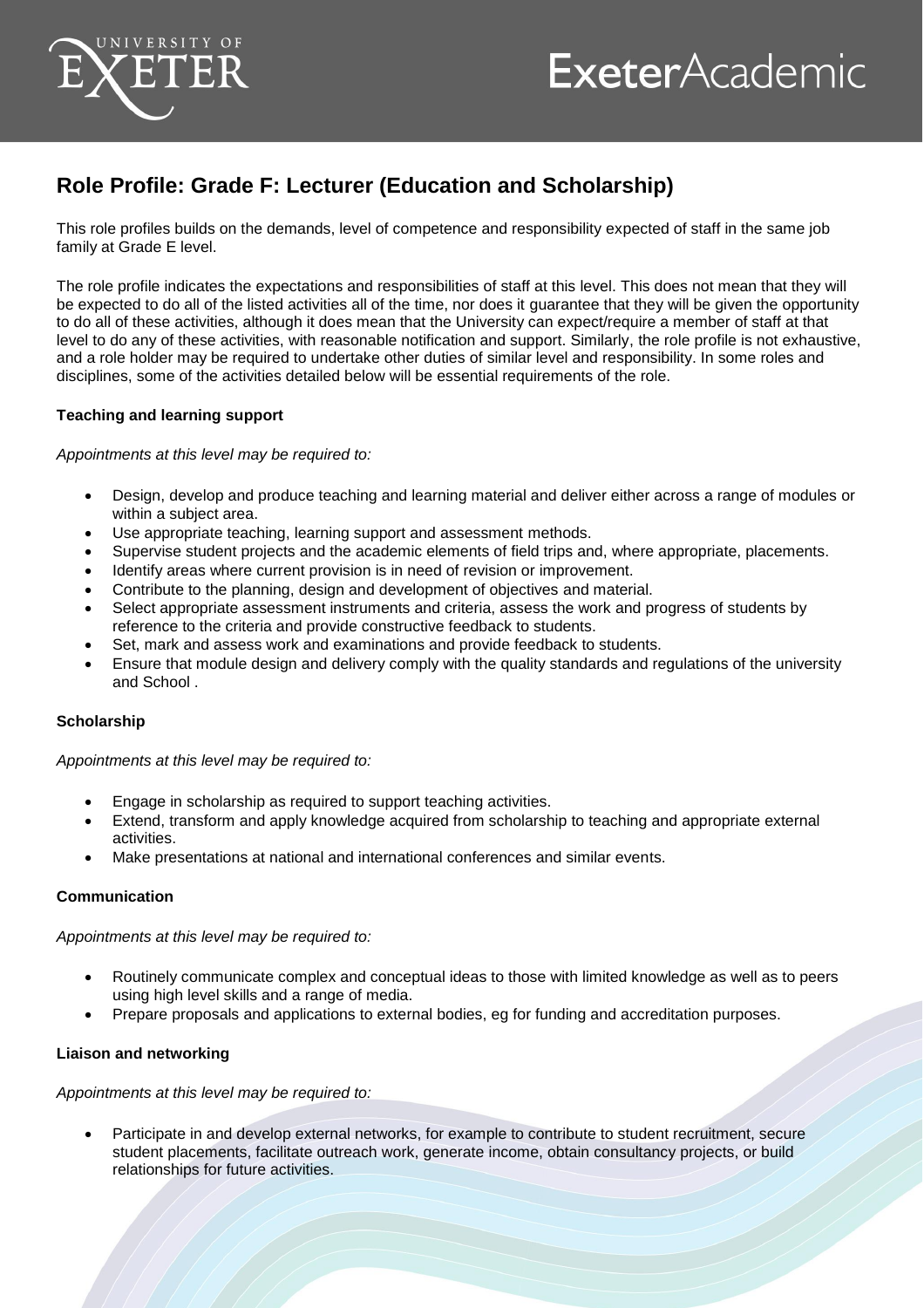

# **ExeterAcademic**

#### **Managing people**

*Appointments at this level may be required to:*

- Mentor colleagues with less experience and advise on personal development
- Depending on the area of work, supervise the work of others.
- Co-ordinate the work of others to ensure modules are delivered to the standards required.

#### **Teamwork**

*Appointments at this level may be required to:*

- Act as a responsible team member, leading where agreed, and develop productive working relationships with other members of staff.
- Co-ordinate the work of colleagues to identify and respond to students' needs.

#### **Pastoral care**

*Appointments at this level may be required to:*

Be responsible for the pastoral care of students within a specified area.

#### **Initiative, problem-solving and decision-making**

*Appointments at this level may be required to:*

- Identify the need for developing the content or structure of modules with colleagues and make proposals on how this should be achieved.
- Develop ideas for generating income and promoting the subject.
- Develop ideas and find ways of disseminating and applying the result of scholarship.
- Exercise sole responsibility for the design and delivery of own modules and assessment methods.
- Collaborate with colleagues on the implementation of assessment procedures.
- Advise others on strategic issues such as student recruitment and marketing.
- Contribute to the accreditation of programmes and quality control processes.
- Tackle issues affecting the quality of delivery within scope of own level of responsibility, referring more serious matters to others, as appropriate.

#### **Planning and managing resources**

*Appointments at this level may be required to:*

- As module leader or tutor, co-ordinate with others (such as support staff or academic colleagues) to ensure student needs and expectations are met.
- Manage projects relating to own area of work and the organisation of external activities such as placements and field trips.
- Be responsible for administrative duties in areas such as admissions, time-tabling, examinations, assessment of progress and student attendance.

#### **Sensory, physical and emotional demands**

*Appointments at this level may be required to:*